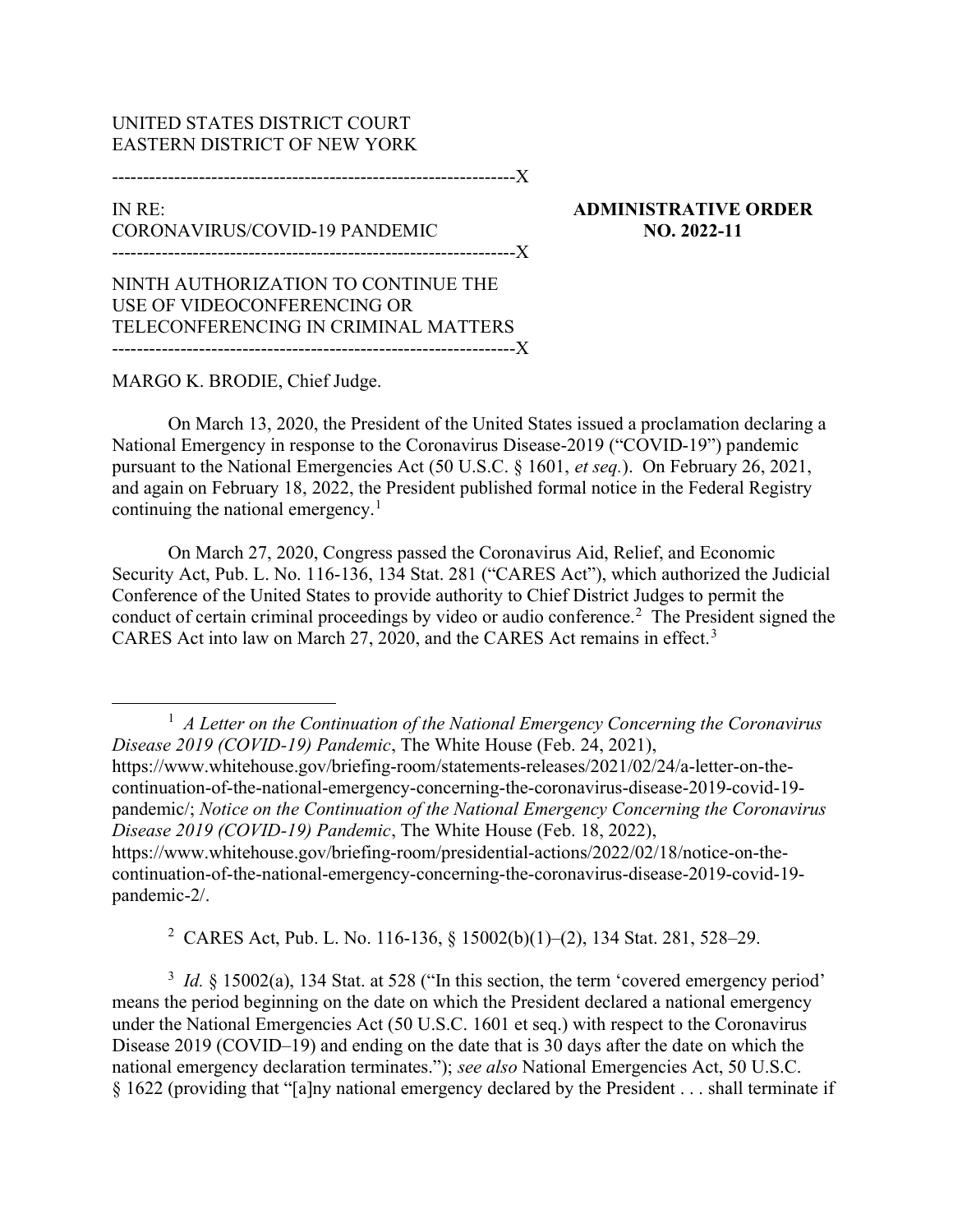On March 29, 2020, the Judicial Conference of the United States made the appropriate findings as required under the CARES Act, finding specifically that "emergency conditions due to the national emergency declared by the President under the National Emergencies Act (50 U.S.C. § 1601, et seq.) with respect to the Coronavirus Disease 2019 (COVID-19) have materially affected and will materially affect the functioning of the federal courts generally," which finding remains in effect.<sup>4</sup>

On March 30, 2020, acting pursuant to § 15002(b) of the CARES Act and the authority granted by the Judicial Conference of the United States, this Court entered Administrative Order 2020-13, making certain findings and authorizing judges of this District to conduct proceedings remotely in accordance with the CARES Act.<sup>5</sup>

On June 25, 2020, and again on September 21, 2020, December 21, 2020, March 20, 2021, June 22, 2021, September 18, 2021, December 16, 2021, and March 17, 2022, and in light of the conditions then existing, this Court entered Administrative Orders 2020-13-1, 2020-13-2, 2020-13-3, 2021-05, 2021-05-1, 2021-05-2, 2021-05-3, and 2022-05 respectively, further authorizing judges of this District to conduct proceedings remotely in accordance with § 15002(b) of the CARES Act and the authority granted by the Judicial Conference of the United States.<sup>6</sup> By law, Administrative Order 2022-05 will expire on June 15, 2022.

4 Memorandum from Jim Duff, Director of the Administrative Office of the Courts, Re: Update on CARES Act Provisions for Criminal Proceedings 1 (Mar. 29, 2020), https://www.uscourts.gov/news/2020/03/31/judiciary-authorizes-videoaudio-access-duringcovid-19-pandemic ("[T]he authorization will expire when the Judicial Conference finds that emergency conditions are no longer materially affecting the functioning of federal courts.").

<sup>5</sup> Use of Videoconferencing or Telephone Conferencing in Criminal Matters, Administrative Order No. 2020-13 (Mar. 30, 2020).

 $6$  See Authorization to Continue the Use of Videoconferencing or Telephone Conferencing in Criminal Matters, Administrative Order No. 20-13-1 (June 25, 2020); Second Authorization to Continue the Use of Videoconferencing or Telephone Conferencing in Criminal Matters, Administrative Order No. 20-13-2 (Sept. 21, 2020); Third Authorization to Continue the Use of Videoconferencing or Telephone Conferencing in Criminal Matters, Administrative Order No. 20-13-3 (Dec. 21, 2020); Fourth Authorization to Continue the Use of Videoconferencing or Teleconferencing in Criminal Matters, Administrative Order No. 2021-05 (Mar. 20, 2021); Fifth Authorization to Continue the Use of Videoconferencing or Teleconferencing in Criminal Matters, Administrative Order No. 2021-05-1 (June 22, 2021); Sixth Authorization to Continue the Use of Videoconferencing or Teleconferencing in Criminal Matters, Administrative Order No. 2021-05-2 (Sept. 18, 2021); Seventh Authorization to Continue the Use of Videoconferencing or Teleconferencing in Criminal Matters, Administrative Order No. 2021-05-

<sup>— (1)</sup> there is enacted into law a joint resolution terminating the emergency; or (2) the President issues a proclamation terminating the emergency").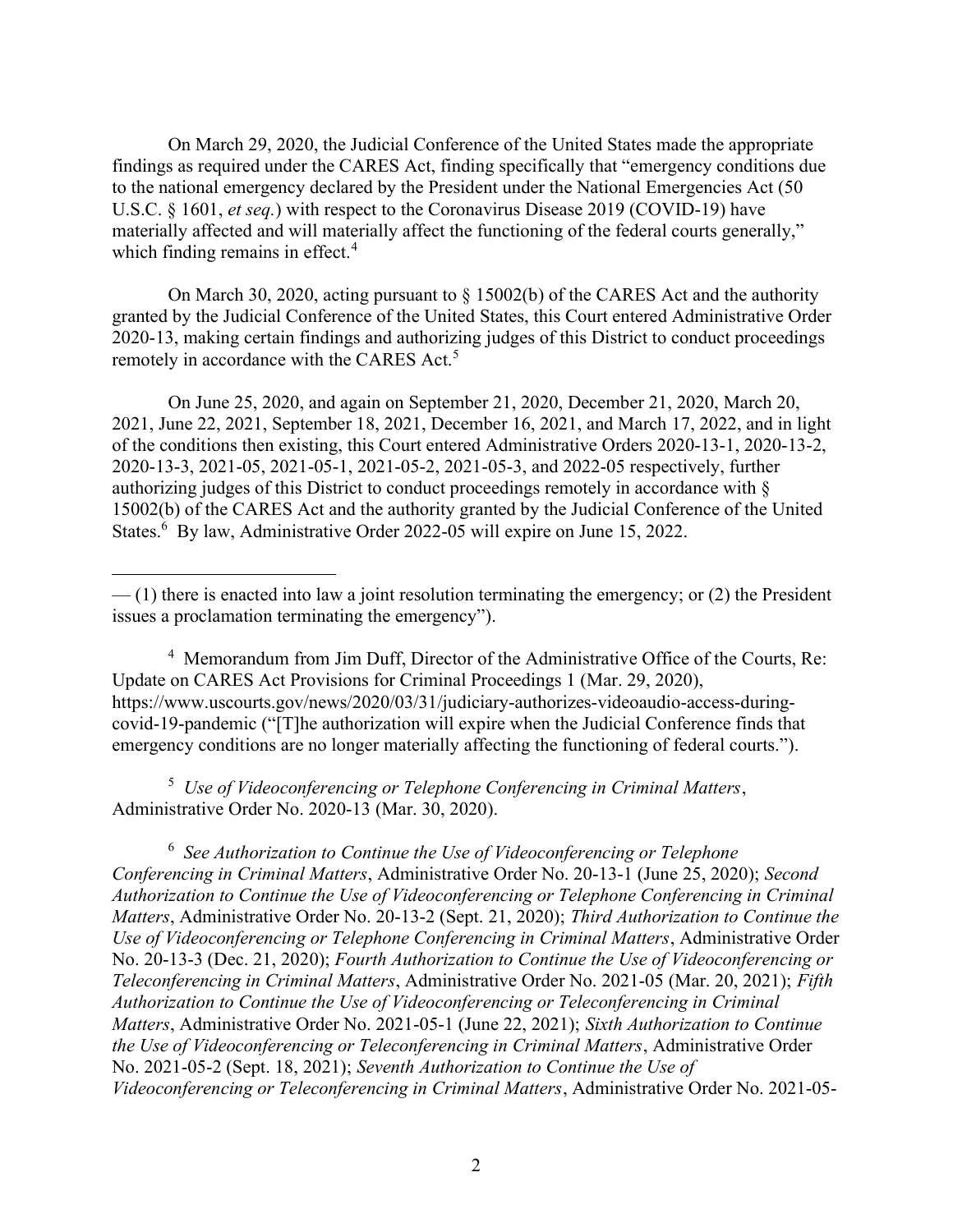The CDC continues to recommend that "[a]nyone ages 2 years or older . . . should wear masks in indoor public spaces . . . when they are in an area of substantial or high transmission."<sup>7</sup>

Currently, the community transmission rate in Kings County, Queens County, and Richmond County is considered "medium," and the community transmission rate in Nassau County and Suffolk County is considered "high."<sup>8</sup>

Pursuant to the CARES Act and Administrative Order 2022-05, I have reviewed the need to continue for an eighth time the authorization to conduct proceedings remotely. I find that since the issuance of Administrative Order 2022-05, the public health crisis has caused, is causing, and is expected to continue to cause some disruption throughout this District, and to the functioning of the courts within this District.

The number of cases in this District has fluctuated over the course of the COVID-19 pandemic, and while the recent surge in cases due to the Omicron subvariants appears to be receding, continued vigilance with mitigation strategies remains important, as does continued monitoring of the effectiveness of the vaccines and booster shots against current and future variants.<sup>9</sup> Although vaccines are now widely available and significant portions of the populations in the counties comprising the District have received the vaccine, many people have not been boosted,  $10$  and a significant percentage of vaccinated individuals may soon have waning immunity and be susceptible to infection.<sup>11</sup> In addition, at the Metropolitan Detention Center in

3 (Dec. 16, 2021); Eighth Authorization to Continue the Use of Videoconferencing or Teleconferencing in Criminal Matters, Administrative Order No. 2022-05 (Mar. 17, 2022).

<sup>7</sup> Types of Masks and Respirators, Ctrs. for Disease Control (last updated Jan. 28, 2022), https://www.cdc.gov/coronavirus/2019-ncov/prevent-getting-sick/types-of-masks.html.

<sup>8</sup> COVID-19 Integrated County View, Ctrs. for Disease Control (last visited June 12, 2022), https://covid.cdc.gov/covid-data-tracker/#county-view.

<sup>9</sup> See Tracking Coronavirus in New York: Latest Map and Case Count, N.Y. Times, https://www.nytimes.com/interactive/2021/us/new-york-covid-cases.html (last updated June 12, 2022) (reflecting increase from average of 1,644 new cases per day on March 4, 2022, to average of 10,242 new cases per day on May 14, 2022, and decrease back to average of 5,512 new cases per day on June 11, 2022).

 $10$  The Court has adopted a policy requiring that all employees be vaccinated unless they can demonstrate a valid medical or religious exemption. The vaccine mandate became effective on January 1, 2022.

<sup>11</sup> Although 77.6% of New York State's population is fully vaccinated, see Vaccination Progress to Date, Health.ny.gov, https://coronavirus.health.ny.gov/vaccination-progress-date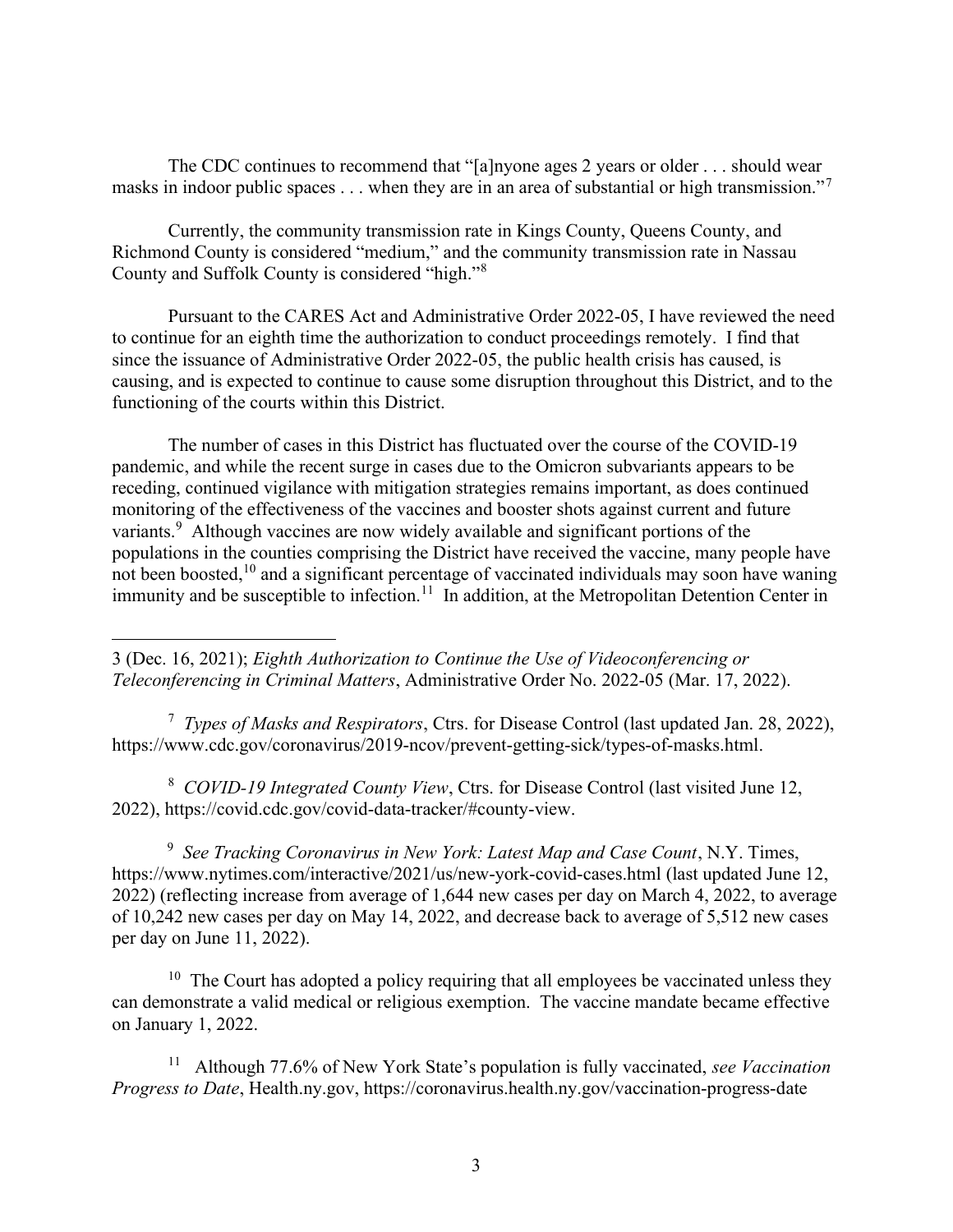Brooklyn, where most of the District's defendants are detained, many inmates have not been vaccinated, $12$  and operational restrictions and limitations on the movement of detainees within the facility and to and from court remain in place and continue to constrain the court's ability to conduct all criminal proceedings in-person. In addition, several judges, court staff, and attorneys continue to work remotely, and many defendants, members of the public, and others continue to limit their travel or are unable to come to the courthouse because they are at higher risk for contracting COVID-19, and the CDC and other public health authorities continue to advise taking precautions to reduce the possibility of exposure to COVID-19, particularly for those who are not fully vaccinated or are immunocompromised.

In addition, because the vaccination status of attorneys, jurors, members of the media, members of the public, and others in the courthouse may not be known, health and safety protocols, including mask and social distancing requirements, remain in place in the public spaces of the courthouse. The need to maintain appropriate protocols also necessarily restricts the Court's ability to resume conducting all criminal proceedings in person.

Based on these circumstances, among others, while in-person proceedings in this District have increased over the past several months, the Court still requires the flexibility to use videoconferencing and teleconferencing where necessary to ensure the safety of all who seek to come before the Court.<sup>13</sup> As such, it is still necessary for the judges in this District to be able to continue to conduct proceedings remotely, by videoconference or teleconference, except as allowed by Administrative Order 2020-26, as amended by Administrative Orders 2020-26-1, 2021-04, and 2021-04-1.

<sup>12</sup> MDC Brooklyn, Fed. Bureau of Prisons, https://www.bop.gov/locations/institutions /bro/ (last visited June 12, 2022) (reflecting inmate population of 1,628); Report from the Bureau of Prisons Pursuant to Admin. Order 2020-14, at 1 & n.1 (Mar. 8, 2022), https://www.nyed.uscourts.gov/covid-19 (stating that 1,273 inmates (about 78% percent) have been vaccinated as of June 7, 2022, not including inmates vaccinated at another institution or prior to incarceration).

 $13$  Pursuant to Administrative Order 2020-26, as amended by Administrative Orders 2020-26-1, 2021-04, and 2021-04-1, and as recently extended by Administrative Order 2022-09, and for the reasons stated therein, this Court has suspended through June 30, 2022, in-person proceedings other than criminal and civil jury selections, trials, and bench trials; the selections of new grand juries and replacement grand jurors; and criminal hearings, conferences, sentencings, and change of plea hearings. In-person proceedings that remain suspended pursuant to Administrative Order 2020-26, as amended, include all civil proceedings other than those mentioned. The Court resumed in-person arraignments, detention hearings, preliminary hearings, and pre-indictment proceedings on March 14, 2022.

<sup>(</sup>last visited June 12, 2022), percentages of the eligible population with boosters are lower, see id. (reflecting that 50.3% of the population in Kings County, 57.7% of the population in Nassau County, 51.5% of the population in Queens County, 47.7% of the population in Richmond County, and 54.3% of the population in Suffolk County are boosted).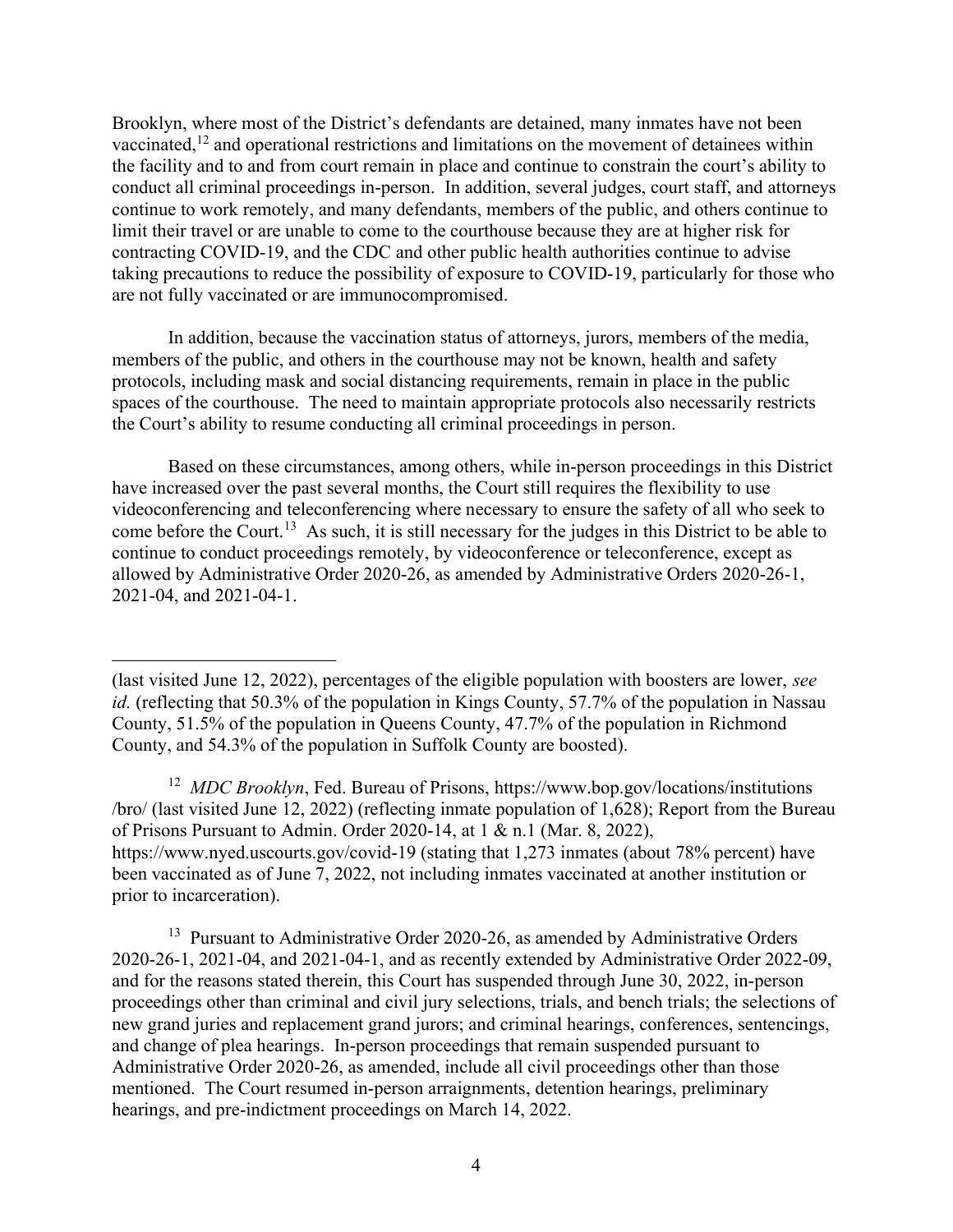The undersigned, as Chief Judge of this Court, hereby concludes that it remains necessary to invoke the provisions of the CARES Act for an additional ninety (90) days, commencing on June 15, 2022, when the period authorized in Administrative Order 2022-05 expires.

Thus, pursuant to the authority granted under  $\S$  15002(b)(1) of the CARES Act, I hereby authorize judges in this District, with the consent of the defendant or the juvenile after consultation with counsel, to continue to use videoconferencing, or teleconferencing if videoconferencing is not reasonably available for use, for the following events when necessary:

- (A) Detention hearings under section 3142 of title 18, United States Code.
- (B) Initial appearances under Rule 5 of the Federal Rules of Criminal Procedure.
- (C) Preliminary hearings under Rule 5.1 of the Federal Rules of Criminal Procedure.
- (D) Waivers of indictment under Rule 7(b) of the Federal Rules of Criminal Procedure.
- (E) Arraignments under Rule 10 of the Federal Rules of Criminal Procedure.
- (F) Probation and supervised release revocation proceedings under Rule 32.1 of the Federal Rules of Criminal Procedure.
- (G) Pretrial release revocation proceedings under section 3148 of title 18, United States Code.
- (H) Appearances under Rule 40 of the Federal Rules of Criminal Procedure.
- (I) Misdemeanor pleas and sentencings as described in Rule 43(b)(2) of the Federal Rules of Criminal Procedure.
- (J) Proceedings under chapter 403 of title 18, United States Code (commonly known as the "Federal Juvenile Delinquency Act"), except for contested transfer hearings and juvenile delinquency adjudication or trial proceedings.

Pursuant to  $\S 15002(b)(2)$  of the CARES Act, I further specifically find that while felony pleas under Rule 11 of the Federal Rules of Criminal Procedure and felony sentencings under Rule 32 of the Federal Rules of Criminal Procedure can be conducted in person and many are being conducted in person, such proceedings can continue to be held remotely where necessary. As a result, if judges in individual cases find, for specific reasons, that felony pleas or sentencings in those cases cannot be conducted in person and cannot be further delayed without serious harm to the interests of justice, judges may, with the consent of the defendant or the juvenile after consultation with counsel, conduct those proceedings by videoconference, or by teleconference if videoconferencing is not reasonably available. This authority extends to equivalent plea, sentencing, or disposition proceedings under 18 U.S.C. § 403 (commonly referred to as the "Federal Juvenile Delinquency Act").